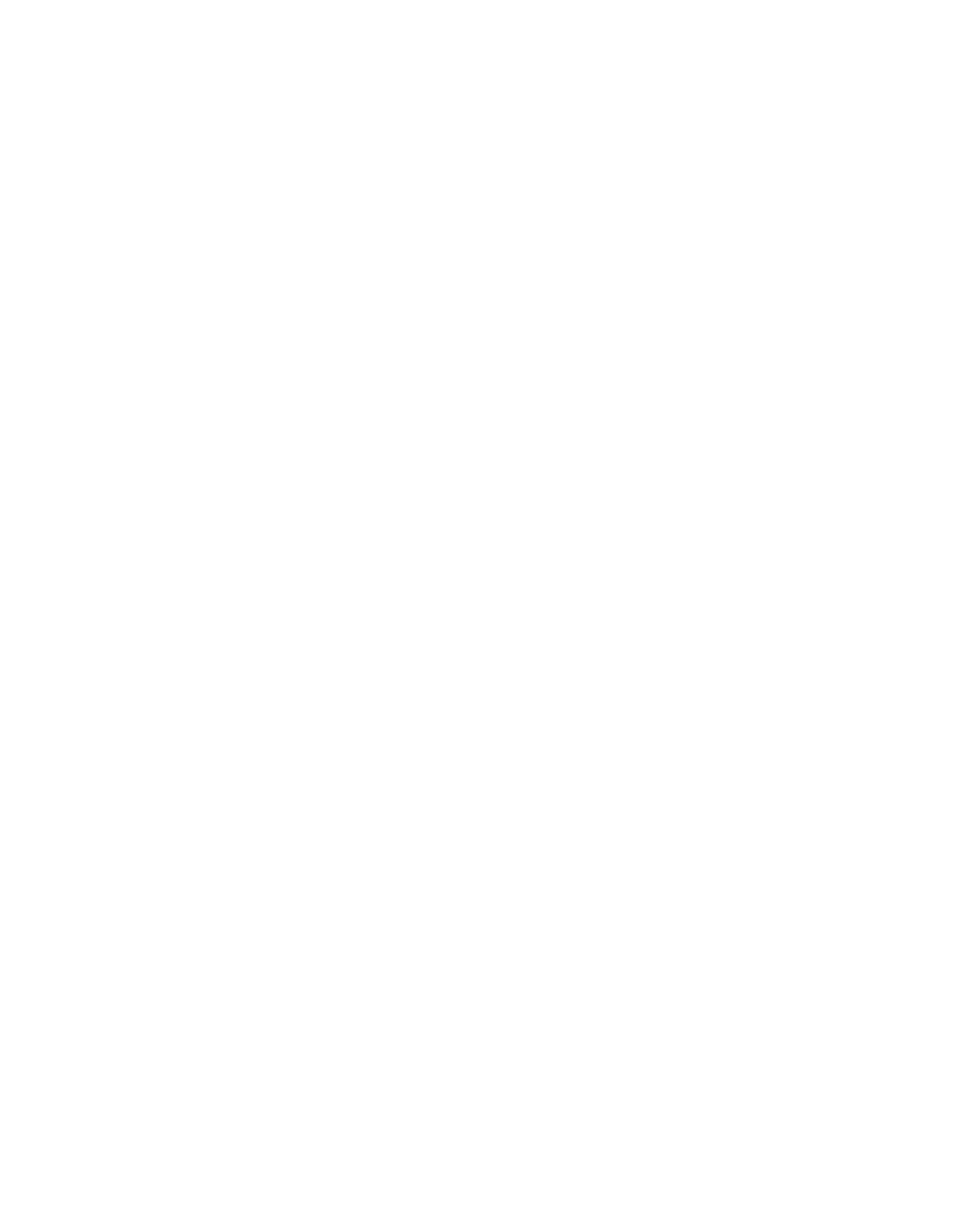#### http://theeuropetraveler.com www.gemut.com

## *CHEESE ROUTE*

tractions worth visiting, including Baroque churches and cloisters; 39 palaces, castles, and ruins; and more than 80 museums on a wide range of subjects, from fine arts to automobiles, from cheese-making to rural life. Don't miss, for example, the massive cathedral at **Ottobeuren**, outside **Memmingen**. Michelin's *Green Guide for Germany* gives it three stars, "worth a journey."

For a good introduction to this area, begin at the **Schwäbisches Bauernhofmuseum** (Swabian Farm Museum) in the village of **Illerbeuren**, south of Memmingen between the A-7 and A-96 Autobahns. The first open-air museum built in Bavaria (1955), it presents a fascinating view of traditional Swabian farm life during centuries past.

Many of the museum's two dozen buildings are handsome half-timbered structures, some dating from the  $17<sup>th</sup>$  century, that have been moved to the site from other parts of the region. Inside the farmhouses, barns, and workshops, are interesting exhibits about flax production, dairying, shoe making, beekeeping, and bread baking—with ready explanations supplied by the museum's friendly staff. At the *Töpferei* (pottery workshop) visitors can watch local potters shape, paint, and fire their colorful wares, which are for sale to the public. (A popular item is a large hand-painted ceramic bowl for serving *Käsespätzle*, a regional macaroniand-cheese-style dish made with Allgäuer cheese.) The museum also schedules special demonstrations and events throughout the year.

#### The Cheese Route

Following the **Allgäuer Käsestrasse** (Allgäu Cheese Route) is a fun way to focus a trip in this region. You can easily spend several days driving along the narrow winding roads and stopping off at local cheese-makers to taste their products. Southward from **Wangen** you'll find cheese factories, large and small, in many locations, including

#### Gemütlichkeit 3 February 2009

#### **Allgäu Basics**

**Continued from page 1 Elevation:** (Kempten) 675 meters (2,215 ft.)

**Visitor Information:** *General Allgäu*: Allgäu Marketing GmbH, Allgäuer Strasse 1, 87435 Kempten, tel. +49/8323- 8025932, info@allgaeu.de, www.allgaeu.de

*Wangen*: Tourist-Information Gästamt, Marktplatz 1, 88239 Wangen im Allgäu, tel. +49/7522-74211,

tourist@wangen.de, www.wangen.de

*Isny*: Isny Marketing GmbH, Office for Tourism, Unterer Grabenweg 18, 88316 Isny im Allgäu, tel. +49/7562-975630, fax 9756314, info@isny-tourism.de, www.isny.de

Schwäbisches Bauernhofmuseum Illerbeuren, Museumstrasse 8, 87758 Kronburg-Illerbeuren, tel. +49/8394-1455, fax 1454, info@bauernhofmuseum.de, www.bauernhofmuseum.de

Several local tourist offices provide guided city tours (in English, by prior arrangement).

| <b>Driving distances from Kempten:</b>      |        |           |
|---------------------------------------------|--------|-----------|
| <b>Berlin</b>                               | 695 km | 434 miles |
| Frankfurt                                   | 385 km | 241 miles |
| Garmisch-Part.                              | 101 km | 63 miles  |
| Munich                                      | 127 km | 79 miles  |
| Salzburg                                    | 268 km | 168 miles |
| Vienna                                      | 560 km | 350 miles |
| Zürich                                      | 232 km | 145 miles |
| <b>Location:</b> Southern Germany, near the |        |           |
| Austrian border. Extends across the         |        |           |
| southwestern tip of Bavaria into the        |        |           |
| neighboring state of Baden-Württemberg.     |        |           |
| Approximate boundaries are the towns of     |        |           |
| Pfronten and Kempten in the east to         |        |           |
| Wangen and Leutkirch in the west.           |        |           |
| <b>Largest cities:</b> Kempten, population  |        |           |
| 62,000; Memmingen (northern "Gateway        |        |           |
| to the Allgäu"), population 41,000.         |        |           |
| Transportation: Though the principal        |        |           |
| towns of the Allgäu, Kempten, Memmin-       |        |           |
| gen, and Wangen, are served by rail, the    |        |           |

best way to see the countryside is by car. Hiking, biking, and horseback are also popular ways to see this region, and the public transportation network is well developed (especially bus service). Nearest international airport: Munich (two-hours by car); regional airport: Memmingen.

**Discounts:** Allgäu-Walser-Card, with several categories, prices, and benefits (public transportation, ski lifts, entry-fee discounts). Check with the tourist office for the card that best suits your needs.

**Recommended guidebook:** *Allgäuer Sennereiführer* (*Allgäu Dairy Guide*, 2003), full-color booklet with a brief introduction on the history and production of Allgäuer cheeses, and detailed descriptions of 25 cheese dairies open to visitors (only in German).

**Röthenbach**, **Grünenbach**, **Schönau**, **Lindenberg**, **Scheidegg**, and **Oberstaufen**, as well as near Wangen itself. Continue eastward to **Immenstadt**, **Diepolz**, and **Hindelang**, then northward to **Wertach**, **Waltenhofen**, and **Kempten** (the largest city in the region), returning westward to Wangen by way of **Isny**.

Look for little signs that say *Käserei* (cheese factory), *Sennerei* (dairy, sometimes with a cheese factory attached), and **Bergkäse** or **Alpenkäse** (types of Allgäuer cheeses for sale). *Biokäse* signs mean the cheese has been made according to the strict rules that Germany requires for all food products labeled "organic." Cheese-lovers know that these organic cheeses are often the best, with special, subtle flavors.

The walled city of **Wangen** is a pleasant place to stay on the western edge of the Cheese Route. Dating from the 9<sup>th</sup> century, Wangen is an historic little town filled with attractive buildings from the Romanesque to Gothic, Renaissance, and Baroque periods. Many of them have colorfully frescoed facades, as do some of the massive gate towers in the medieval city walls. Much of the *Altstadt* (Old Town) is a cobblestoned pedestrian zone punctuated by 16 gurgling fountains, several of them incorporating modern bronze sculptures erected in the 1980s that depict local legends and personalities (often in a humorous style). The bronze sculpture of St. Antony and his pigs, at the **Saumarkt** (Sow Market Square) is especially charming.

Don't miss the **Städtische Museen**, a complex of eight museums housed in a series of adjoining buildings from the  $16<sup>th</sup>$  century, with exhibits on painting, printing, mechanical musical instruments, cheese-making, and many facets of Wangen's daily life in the past. When your feet are tired and your stomach is growling, head to the **Gastwirtschaft Fidelisbäck**, where you can sit indoors in the cozy *Stube* or outside in the small beer garden, sipping your favorite brew, eating well-prepared soups and light dish-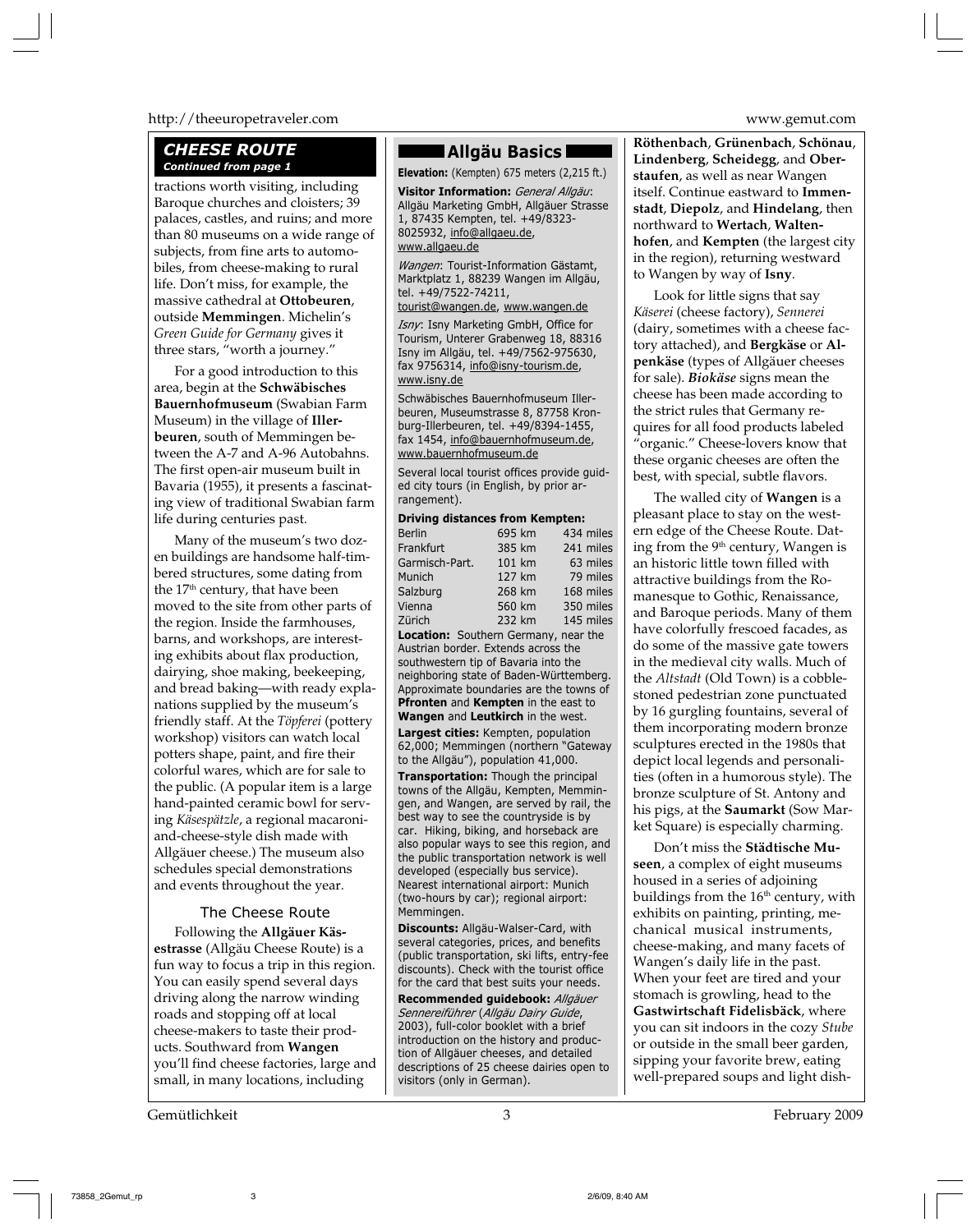Power-shoppers will enjoy visiting the several factory outlet stores (clothing, knitwear, shoes, fabrics, chocolates) east of Wangen, along Highway 308 toward Immenstadt, and on Highway 12 between Isny and Kempten. In the village of **Missen**, between these two highways, take the little road uphill to the **Allgäuer Bergbauermuseum** at **Diepolz**, an openair museum of rural mountain life, with farmhouses, outbuildings, animals, and a very good museum store. The plain white exterior of the adjacent **St. Blasius** in Diepolz belies its beautiful neo-Gothic interior. Be sure to go inside.

**Isny**, on Highway 12 between Wangen and Kempten, is another medieval walled town with a strong sense of history. Along its narrow streets are handsome gabled houses, some with street-level arcades. Both the Catholic and Protestant churches within the walls are worth a visit, as is **Schloss Isny** and its art gallery of paintings and sculptures. The **Mu-**

**Key Websites for the Traveler • www.gemut.com** Gateway site for travelers to Germanic Europe, including car rental, rail passes, hotel bookings, travel tips, and past issues (free access to back issues for subscribers; see log-on info on page 2).

**• www.viamichelin.com** The Michelin database of hotels and restaurants, plus great interactive trip planning tools

**• www.travelessentials.com** Guidebooks, maps, travel accessories, luggage, all at 10 percent off for subscribers. Use discount code gemut2009.

**• maps.google.com** Best maps on the web. Driving & walking. Zoom in-out. Great detail city & country. Satellite & terrain views.

**• bahn.hafas.de/bin/query.exe/en** German rail website, with train schedules throughout Europe, as well as Germany

**• www.sbb.ch/index\_e.htm** Swiss and European rail schedules

**• www.ski-europe.com** Top Web resource for skiers with much data on Alpine resorts

**• www.myswitzerland.com** Website of Switzerland's national tourist authority

**• www.germany-tourism.de** Germany's national tourist authority

**• www.austria.info/us** Austria's national tourist authority

**• www.historicgermany.com** Website for an alliance of historic German cities

**• www.thetravelinsider.info** Info on electronics for travelers — cell phones, computers, etc.

**seum am Mühlturm** has exhibits on the city's history from Roman to modern times, including flax processing, spinning, weaving, and other trades historically important to Isny's economy. Today, the town is a tourist destination, a year-round health resort, and a center for crosscountry skiing in winter.

On Thursday mornings, shop at the open-air food market held around Isny's **Marktplatz** (Market Square) for cheeses, honey, and fruit preserves from nearby farms. Before you leave the area, stop by the **Käsküche Isny** (cheese factory and store) on the south edge of town for a delicious selection of locally made organic cheeses and other Allgäuer food products.

Whether you stay in a five-star hotel or a little rural village, at an isolated farmhouse or in one of the historical walled towns, the Allgäu is a good place to relax from the pressures of daily life. You can even arrange to stay at certain farms to learn the process of cheese-making. Remember that in the Allgäu you'll never go wrong if you just smile and say "cheese."

## **Allgäu Hotels**

The Allgäu is a popular tourist region with plenty of hotels, inns, pensions, and vacation apartments to suit every budget. For a closer look at rural life, stay in a traditional Allgäu farmhouse where the owners rent out rooms at reasonable prices. (Stay more than one night and the rate is usually even lower.) Look for small signs that say *Zimmer* (room) near the road or posted on the farms themselves, or contact the local tourist offices (contact info on page four) for a list of accommodations in the areas you plan to visit.

#### Hotel Hohe Linde *Isny*

Exercising introduction to the<br>34 contemporary-style rooms,  $\epsilon^{67}$ The elegant lobby and public areas of this modern, family-run hotel on the outskirts of Isny are a welcoming introduction to the many of which have balconies overlooking the beautifully land-

#### www.gemut.com http://theeuropetraveler.com

scaped garden. Swim year round in the large indoor pool, and relax outdoors on the garden terrace in nice weather.

Room sizes vary, from smaller singles to Number 16, a large corner suite with warm wood paneling, a sitting area, tiled bath and plenty of closet space. The four-person suite is even larger, with two bathrooms and a sitting room. Some rooms have small refrigerators; a well-stocked minibar near the lobby is available to all guests.

Members of the friendly Rimmele family serve their guests from the reception desk to the dining room of the Allgäuer Stuben, the fine restaurant within the hotel (see restaurant reviews). A generous breakfast buffet is arrayed in an attractive room facing the garden, with white linens and fresh flowers. Plenty of free parking space is available in front of the hotel. Bicycles can be rented for  $\epsilon$ 10/day, and the Hohe Linde also offers special packages that include room, gourmet meals, and activities such as skiing and horseback riding.

**Daily Rates:** Singles E59-69, doubles E98-112, suites (two-four persons) E118-180. Parking included. **Contact**: Hotel Hohe Linde, Lindauer Strasse 75, 88316, Isny im Allgäu, tel. +49/7562-97597, fax 975969, info@hohe-linde.de, www.hohelinde.de

**Rating:** QUALITY 16/20, VALUE 17/20

#### Hotel Bären *Isny*

On the main street leading to the town center, just outside one of Isny's medieval city gates, the small, family-run Bären occupies a 400 year-old building. Steep stairs (no elevator) lead to 14 large, cheerful, modern rooms (nine doubles, five singles), all with bath and shower. The plentiful breakfast buffet is served in the hotel's cozy restaurant, which also offers reasonably priced meals featuring local specialties. Limited parking on one side of the hotel. Friendly staff.

Daily Rates: Singles €42, doubles €68.

Gemütlichkeit 4 February 2009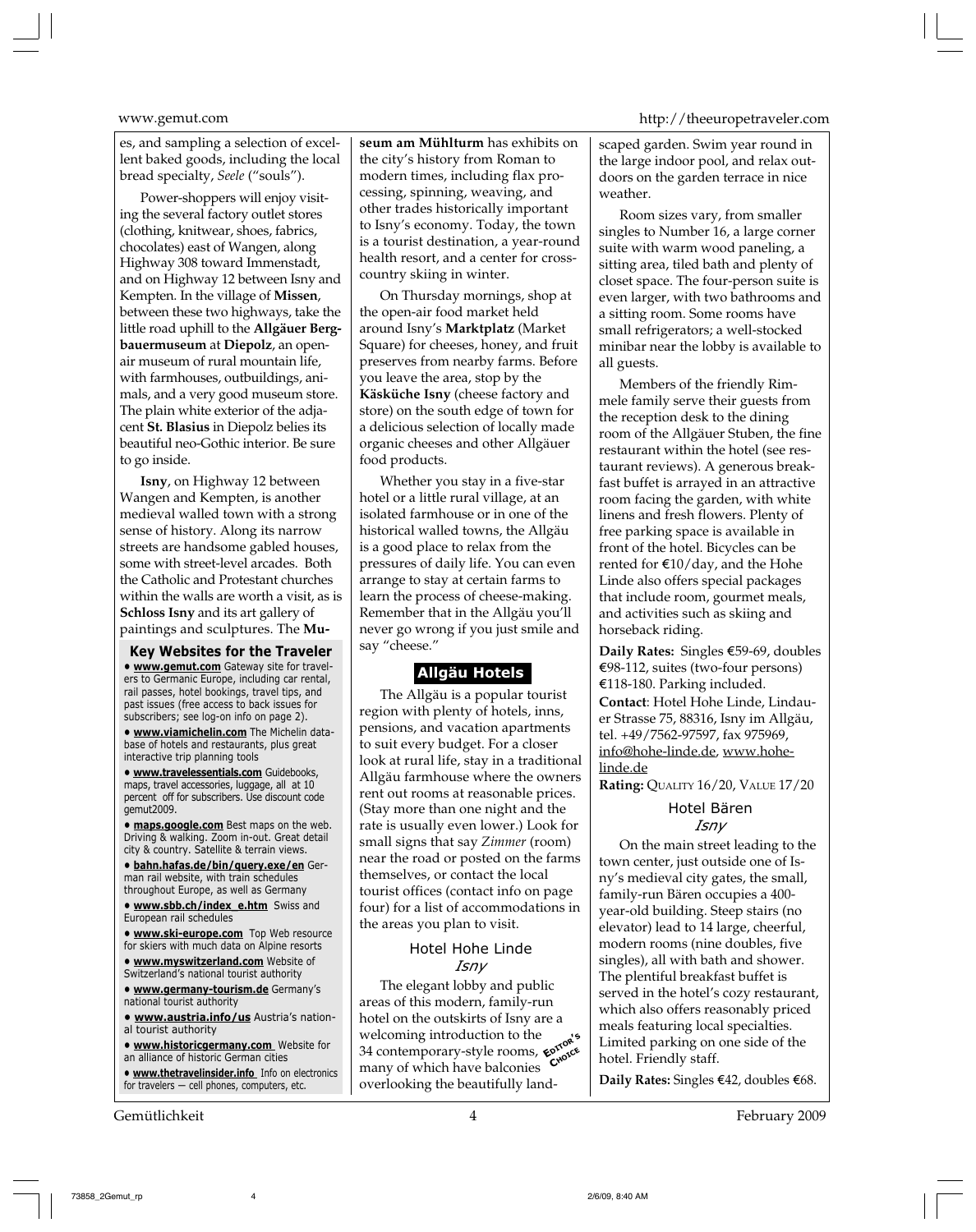http://theeuropetraveler.com www.gemut.com

**Contact:** Hotel-Restaurant Bären, Obertorstrasse 9, 88316, Isny im Allgäu, tel. +49/7562-2420, fax 2415, info@baeren-isny.de, www.baerenisny.de

**Rating:** QUALITY 12/20, VALUE 13/20

### Hotel Blaue Traube *Wangen*

In a 17<sup>th</sup>-century building within the city walls, the Blaue Traube is a small, completely modern, familyrun hotel. Each of its 12 large rooms (nine doubles, three singles) was renovated last year with contemporary furnishings and *en suite* toilet and shower.

Room Number 31 is one of two extra-large doubles, with exposed wooden beams, a comfortable sitting area, and a small balcony overlooking the tiled roofs of the Old Town. Some special "non-allergenic rooms" have parquet floors instead of carpeting and no goose down in the pillows and bed coverings.

If you plan to base in this area for at least six days, consider the comfortable *Ferienwohnung* (vacation apartment) in the modern annex behind the hotel. It features a large, attractively furnished, pine-paneled living room, full kitchen, and two bedrooms which can accommodate a family of four or two couples.

The small breakfast buffet is served in a sunny, modern room, and the hotel's restaurant is definitely recommended (see restaurant reviews). Limited free parking with advance reservations. Very friendly staff.

**Daily Rates:** Singles €52-75, standard doubles E80-98, extra-large doubles E110, vacation apartment E58 for two people (E13 extra for additional persons) **Contact:** Hotel Blaue Traube, Zunfthausgasse 10, 88239 Wangen im Allgäu, tel. +49/7522-6627, fax 6620, blaue.traube@t-online.de

**Rating:** QUALITY 14/20, VALUE 12/20

#### Brauerei-Gasthof Schäfflerbräu *Missen*

For those who seek the quiet of a country village, away from the bustle of larger towns, the Schäfflerbräu is a good headquarters for exploring

Gemütlichkeit February 2009

## **ALLGÄUER CHEESE**

*W*ith so many contented brown cows grazing in the Allgäu's green meadows, it's easy to see why this is such an important cheese-making area. Cheese has been produced in Germany since the Celtic era more than 2,000 years ago. Historical records show that in the Allgäu region, cheese was being made in monasteries during the Middle Ages, as well as by individual farmers for their own household use. But commercial cheese production did not begin in the Allgäu until the early 1820s, when experts from Switzerland were brought in to begin making the **Emmentaler** and similar types of firm cheeses for which the Allgäu is famous today.

By the late 19<sup>th</sup> century, dairy farming and cheese-making had become the most important agricultural industries in the Allgäu, supplanting flax growing and linen weaving of earlier times. During the 1800s several types of cheese became characteristic of this region, including **Limburger** and **Romadur** types that were originally introduced to the Allgäu from Belgium in the 1830s.

Dozens of different cheeses—firm, semi-soft, and soft—are now made in the Allgäu, primarily from cows' milk but also from that of sheep and goats. One of the most flavorful is **Bergkäse** (**Alpenkäse**, **Almkäse**), made during the summer from the raw milk of cows that have grazed on the tender meadow grasses, herbs, and wildflowers of high Alpine passes. The small geographic region now produces one-third of all the cheese made in Germany.—Sharon Hudgins

this part of the Allgäu. Decorated in traditional Alpine style, this familyowned business has been an inn and tavern since 1468 and a private brewery since 1868.

Above the large downstairs dining areas, the hotel has six large modernized rooms with private toilet and shower. Each can be rented as a single or a double. (Six more lower-priced rooms share a toilet and shower on the same floor.) Staying at the Schäfflerbräu is like being a guest in a big Bavarian farmhouse with a good restaurant downstairs (see restaurant reviews), an excellent brewery on the premises, and a beer garden outside.

The hearty breakfast buffet is served in the one of the cozy dining rooms and features local Allgäuer cheeses, fresh Alpine butter, and several kinds of homemade jams. Free parking in the large lot by the hotel. Friendly staff.

**Daily Rates:** Singles E26-39, doubles E64-68, plus six additional rooms with shared toilet and shower E22 per person

**Contact:** Brauerei-Gasthof Schäf-

flerbräu, Haupstrasse 15, 87547 Missen-Wilhams, tel. +49/8320-92015, fax 92016, info@schaeffler-braeu.de, www. schaeffler-braeu.de **Rating:** QUALITY 14/20, VALUE 13/20

## Hotel Adler *Bad Wurzach*

Though it offers excellent value at less than E80 for a double room, the Hotel Adler's main attraction is obviously its sleek, wood-paneled, halogen-lit dining room with snowy tablecloths and gleaming crystal. Michelin bestows Bib Gourmand status ("good food at moderate prices") upon its kitchen. Read our review on page six.

Our double room was E78 and the dinner, without beverages,  $\epsilon$ 45, for a total of about \$160 for two.

Though the room was in need of new carpeting and there is no elevator, the Adler's accommodations are more than adequate.

Bad Wurzach is best reached by car as the nearest rail station is 20 minutes by bus. The Adler is on the main square.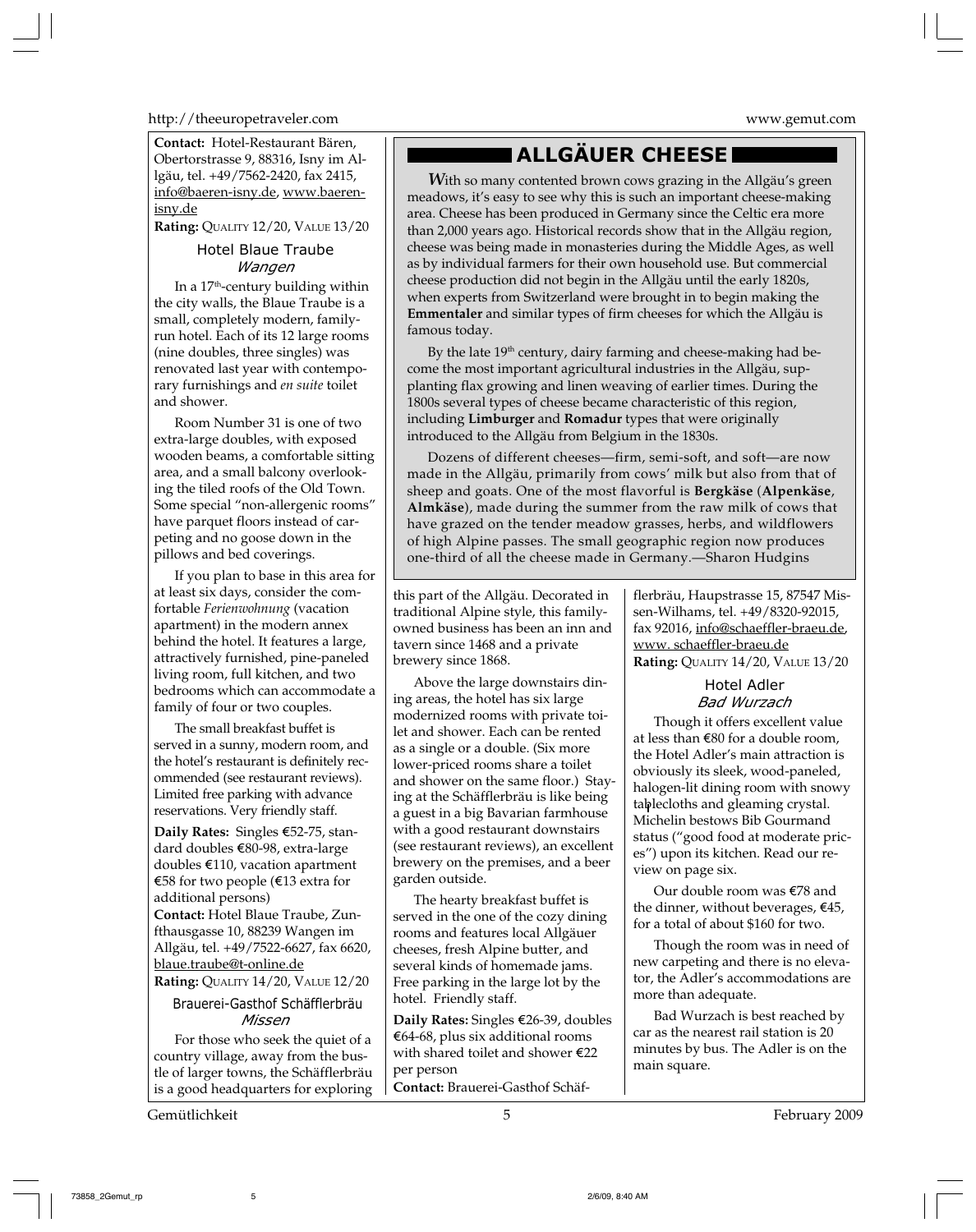**Daily Rates:** Singles E47, doubles E78 Discounts for longer stays and weekends.

**Contact:** Hotel Adler, Schloss Strasse 8, Bad Wurzach, D-88410, tel. +49/ 07564/93030, fax 930340, b.gut@tonline.de, www.hotel-adler-bad-<u>wurzach.de</u>

**Rating:** QUALITY 10/20, VALUE 15/20

#### **Allgäu Restaurants**

The Allgäu offers a wide range of good places to eat, from cozy little *Gasthöfe* serving traditional Schwabian or Bavarian cuisine to upscale restaurants with good ratings in gourmet guides. Local specialties include many varieties of Schwabian *Maultaschen*, large ravioli-like squares of pasta with a meat, spinach, or cheese filling, and *Allgäuer Käsespätzle*, little flour-and-egg dumplings boiled in water, then mixed with grated local cheeses and garnished with browned onions. Allgäu cheeses turn up as an ingredient in many dishes and on cheese platters at the end of a meal.

#### Restaurant Adler Bad Wurzach

**EDITOR'<sup>S</sup>** C<sub>HOICE</sub> Though a nearby table of 30 something French speakers were turning up their noses and sending back dishes, everything that came our way testified to careful, creative preparation of fresh, quality ingredients. Triangles of tasty baked *Saibling* (a kind of lake trout) rested on a bed of housemade noodles with leeks. An intensely flavorful reduction sauce raised the stakes on a juicy pork chop *Iberico* (imported from the Iberian peninsula), and a side of creamy polenta was swirled with bits of truffle. Main dishes range from about  $\epsilon$ 14 to  $\epsilon$ 17. A crisp mixed salad cost a mere  $\epsilon$ 3.8 and a half-liter of local Spätburgunder was  $\epsilon$ 9. A shared boat of vanilla ice cream came generously doused with a lovely hot, sweet/sour raspberry sauce.

This outstanding yet affordable restaurant well deserves Michelin's Bib Gourmand designation.

**Contact:** See Hotel Adler, page five. **Rating:** QUALITY 17/20, VALUE 15/20

Gemütlichkeit 6 February 2009

#### Restaurant Allgäuer Stuben *Isny*

**EDITOR'<sup>S</sup> CHOICE** The Hotel Hohe Linde's Allgäuer Stuben serves fine meals at moderate prices in an elegant setting. Award-winning chef Karl-Heinz Rimmele focuses on fresh regional and seasonal ingredients, well-prepared and presented with style.

Freshly made soups  $(€3.80-6.80)$ include tomato cream soup with basil and gin. Salads with meat or filled pasta toppings are large enough to eat as a main course (e10.80-16.50). Some of the fish dishes exhibit a Mediterranean or Asian flair ( $E$ 16.50-21.70), and main meat dishes, such as pork medallions in cream sauce, or Provencal-style lamb cutlets, are cooked to perfection (e16.80-21).

Regional specialties include the chef's own take on classic *Maultaschen* (e9.80), *Käsespätzle* (e7.60), and apple pancake with raisins  $(6.50)$ —all as beautifully presented as the higher-priced dishes. The wine list offers exceptionally good values for a restaurant of this level, with high-quality local whites  $(€4.80-6.50$  for a 1/4-liter glass) and reds (E5.40-6 per glass).

**Contact:** Hotel Hohe Linde, page four **Rating:** QUALITY 17/20, VALUE 17/20

#### Gasthof Schäfflerbräu *Missen*

Sample traditional Allgäuer fare in the Schäfflerbräu's *gemütlich* setting. The award-winning kitchen turns out fine examples of such dishes as crusty pork roast in caraway-seasoned dark beer sauce, with housemade dumplings (E8.90); *Allgäuer Kässchnitzel*, pork cutlets stuffed with ham and cheese ( $€9.80$ ); venison ragout with dumplings and cranberry sauce ( $E$ 12.90); and other wild game dishes with noodles (most are about  $E(16)$ . Several items on the extensive menu are listed with a "*Land Zunge*" logo, indicating that they're made with the best local Allgäu ingredients.

All the beer is fresh from the family's brewery next door. Once a

www.gemut.com http://theeuropetraveler.com

month the restaurant hosts a "*Sudabend*" where customers can watch beer being made in the Guinnessrecord-setting "smallest portable brewery in the world," a shiny copper contraption next to the bar. Afterward, guests can drink the previous month's brew, and on some evenings live music is provided.

**Contact:** See Gasthof Schäfflerbräu, page five

#### **Rating:** QUALITY 14/20, VALUE 13/20

#### Museumsgasthaus Gromerhof *Illerbeuren*

This popular *Gasthaus* in an historic half-timbered building at the edge of the Schwäbisches Bauernhofmuseum offers a lengthy menu of traditional Schwabian dishes. The list includes *Allgäuer Hochzeitssuppe*, a meaty wedding-feast soup  $(€4.30)$ ; *Allgäuer Zwiebelrostbraten*, roast beef with onions and little *Spätzle* dumplings (E14.80); *Kässpätzle* with Allgäu cheese, served in an iron skillet (E8.20 for a huge portion that can easily be shared by two people), and a tempting array of cakes and tortes.

Eat indoors in the woody, welldecorated dining rooms or outside in the beer garden under the shade of chestnut trees. Entry to the restaurant is outside the museum entrance, so you don't have to buy a museum ticket to eat there.

**Contact:** Museumsgasthaus Gromerhof, Museumstrasse 4, 87758 Illerbeuren, tel. +49/8394- 594, fax 1470, gromerhof@tonline.de, www.gromerhof.de **Rating:** QUALITY 15/20, VALUE 15/20

#### Restaurant Blaue Traube *Wangen*

Chef-owner Franz Kresser serves hearty dishes typical of the region in his ground floor restaurant in the Hotel Blaue Traube. The menu offers a large selection of succulent main dishes made from pork, beef, and veal  $(E12.30-$ 17.80); fresh fish from the nearby Bodensee ( $E$ 13.80); six kinds of traditional Schwabian specialties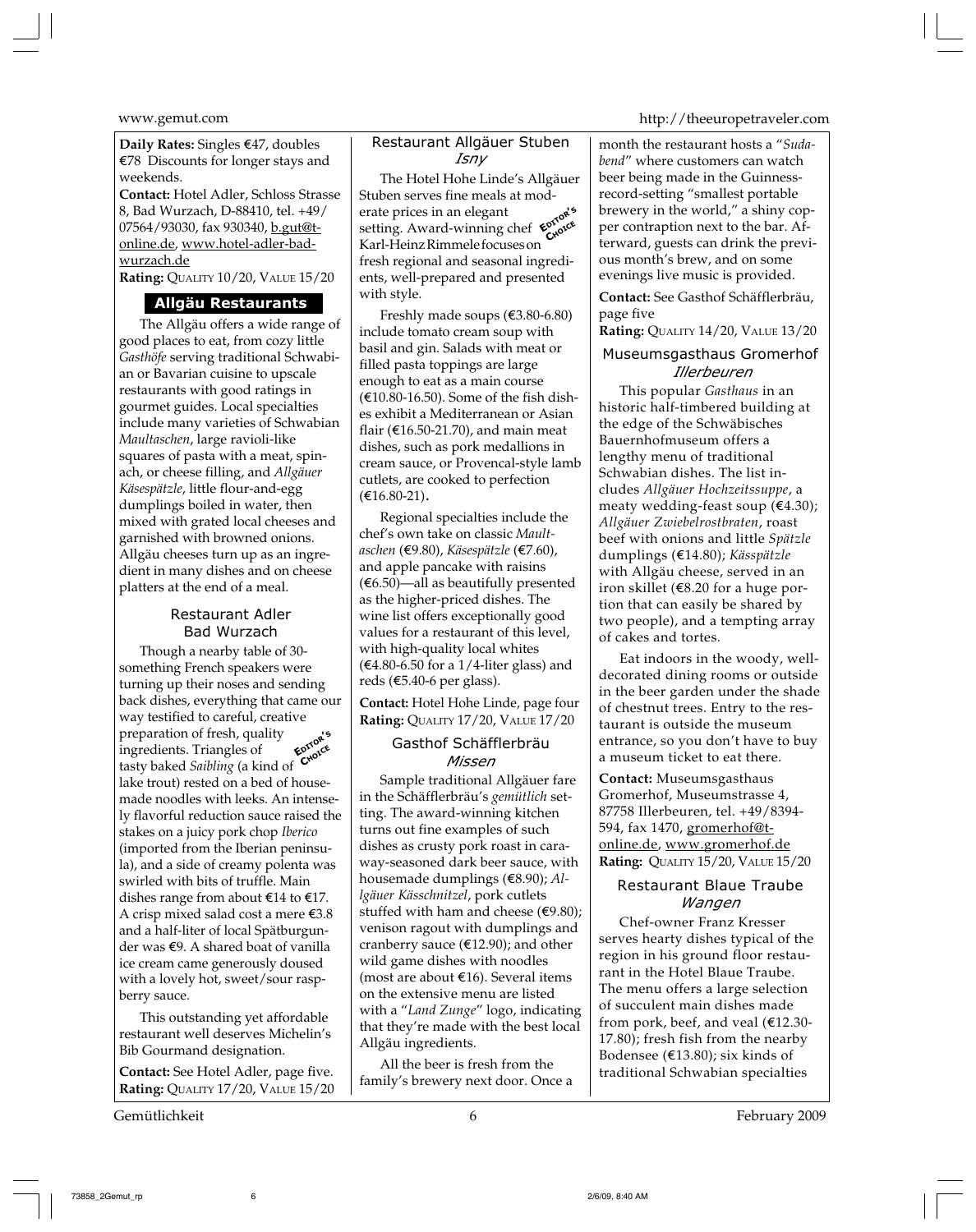#### http://theeuropetraveler.com www.gemut.com

 $(€6.50-8.50)$ ; and a dessert "from grandmother's cookbook," apple-*Spätzle* with cinnamon-toasted hazelnuts, vanilla ice cream, and whipped cream (E4.90). Several good regional wines are priced at €3.90-4.80 for a 1/4-liter glass, and oenophiles can inquire about wine-tasting in the owner's cellar.

**Contact**: See Hotel Blaue Traube, page five

**Rating:** QUALITY 15/20, VALUE 15/20

### Gasthaus zum Lamm *Wangen*

The Lamm is the kind of welcoming, centrally-located, woodpaneled Gasthaus where locals go to eat well-prepared traditional Schwabian dishes in an atmosphere of cozy camaraderie. The Allgäu cheese soup warms on a cold day (E4), and the *Brotzeit* platters, including sausage salads and fried Camembert cheese, are good "light" meals that go well with wine or beer. Many main meat dishes ( $E10.50-15$ ) are served with housemade *Spätzle* on the side, and a single portion of the delicious *Käsespätzle* is so large that it's a challenge for one person. Familyowned and operated, with a friendly staff.

**Contact:** Gasthaus zum Lamm, Bindstrasse 60, 88239 Wangen im Allgäu, tel. +49/7522-6675, fax 3507, christberger-lamm@t-online.de, www.lamm-wangen.de **Rating:** QUALITY 12/20, VALUE 12/20

#### *WERNIGERODE Continued from page 1*

hall. Let's call it fairy-tale Gothic, the kind of Old World *Rathaus* you'd imagine as a *Hansel and Gretel* or *Little Red Riding Hood* backdrop. Dating from 1544, this bell-towered wonder is fronted by a matched pair of bay-windowed, flower-boxed pinnacles that narrow to pointy spires resembling witches' hats. Look closely to discover dragonhead rain spouts at sharp-angled roof edges. Wooden images of medieval guild merchants poke their noses out from beneath the eaves.

Gemütlichkeit February 2009

Tear yourself away, because there's more to see within compact, walkable, in-town dimensions. Focus on **Breite Strasse**, lined with tilting housefronts. Inscriptions and symbols carved onto crossbeams keep evil spirits out and good fortune in—a regional superstition. A sculpted horse's head marks the **Krell'sche Schmiede** blacksmith's shop, at #95 since 1678. Erected four years earlier, the residence at #72 shouts for attention with its complete top-to-bottom splurge of Baroque ornamentation. To take a *Kaffee* break, you'll have no trouble spotting Breite Strasse #4's colorfully painted, cutely decorated, **Café Wien**, opened in 1583. Choose weather-dependent indoor or streetside table service; think about treating yourself to a thick slice of *Baumkuchen* layer cake.

Cross a few narrow streets to reach 13 Oberfarrkirchhof: the extrabig 15th-century **Gadenstedthaus**, sporting a peaked-roof balcony. Then, for contrast, turn to nearby Kochstrasse, where Wernigerode's tiniest dwelling contains merely eight square meters of living space, entered by a 1.7-meter mini-front door. Visitors seeking "collectibles" take note: the town has become wellknown for its workshops producing creatively designed porcelain items and artisan glassware.

So what could more fittingly complete this evocative scene than a hilltop castle? Sure enough, neo-Gothic **Schloss Wernigerode**, Count Otto zu Stolberg's legacy**,** covers the Agnesberg heights, looming above east-side treetops. The triple-turreted, periodfurnished behemoth—on 10<sup>th</sup>-century foundations, dramatically floodlighted at night—includes a museum that backtracks through feudal Harz history (E4.50 admittance).

 Departing from the dinky little Westerntor *Bahnhof*, the steam-powered **HSB Harzquerbahn** travels on narrow-gauge tracks for day trips into the Hochharz National Park's undulating landscape. The train chugs through tunnels and provides glimpses of waterfalls, gorges, lime-

stone caves, granite escarpments and Bode Valley woodland glens dappled with white anemone blossoms (blink twice and you're deep inside *Little Red Riding Hood*'s enchanted forest!).

Although the century-old rail line extends all the way south to Nordhausen for a three-hour excursion, its most-traveled branch amounts to 17 km/10.5 miles. Destination, from Wernigerode via Drei Annen Hohne: the **Brocken**, unmissable at 1,142-meter/3,747 ft.—highenough altitude for use as a former Big Brother listening post and radiotransmitting promontory, encircled by electrified barbed wire, lookout perches and other such GDR-maintained "protective measures." Offlimits throughout the Cold War years, mountain-summit access was resumed in 1992. Pertinent displays, artifacts and Harz natural-history dioramas fill Brockenhaus museum galleries, open daily year-round (www.brockenhaus.de).

A different kind of spookiness pervades the place during annual April 30th/May 1st **Walpurgisnacht**, as conceived by Goethe in an episode of *Faust*. That's the evening when a fog-bound Brocken plateau becomes the Hexentanzplatz—illuminated by bonfires to reveal present-day, make-believe witches absorbed in pagan revels, with broomsticks ready for takeoff.

**Contacts:** Wernigerode Tourismus GmbH, Marktplatz 10, 38855 Wernigerode, tel +49/03943/553/7835, fax 553/7899, email: info@wernigerodetourismus.de, Web: www.wernigerode-tourismus.de. Harz Mountains Tourist Board, Markstrasse 45, 38640 Goslar, tel 5321/340/40, fax 340/466, www.harzinfo.de. Harzquerbahn railroad history,

route, timetables: log onto www.hsb-wr.de

#### Four-Star Standouts

A pair of wood-framed *Fachwerk* beauties are ideally situated on the market square, with straight-ahead views of Wernigerode's irresistible